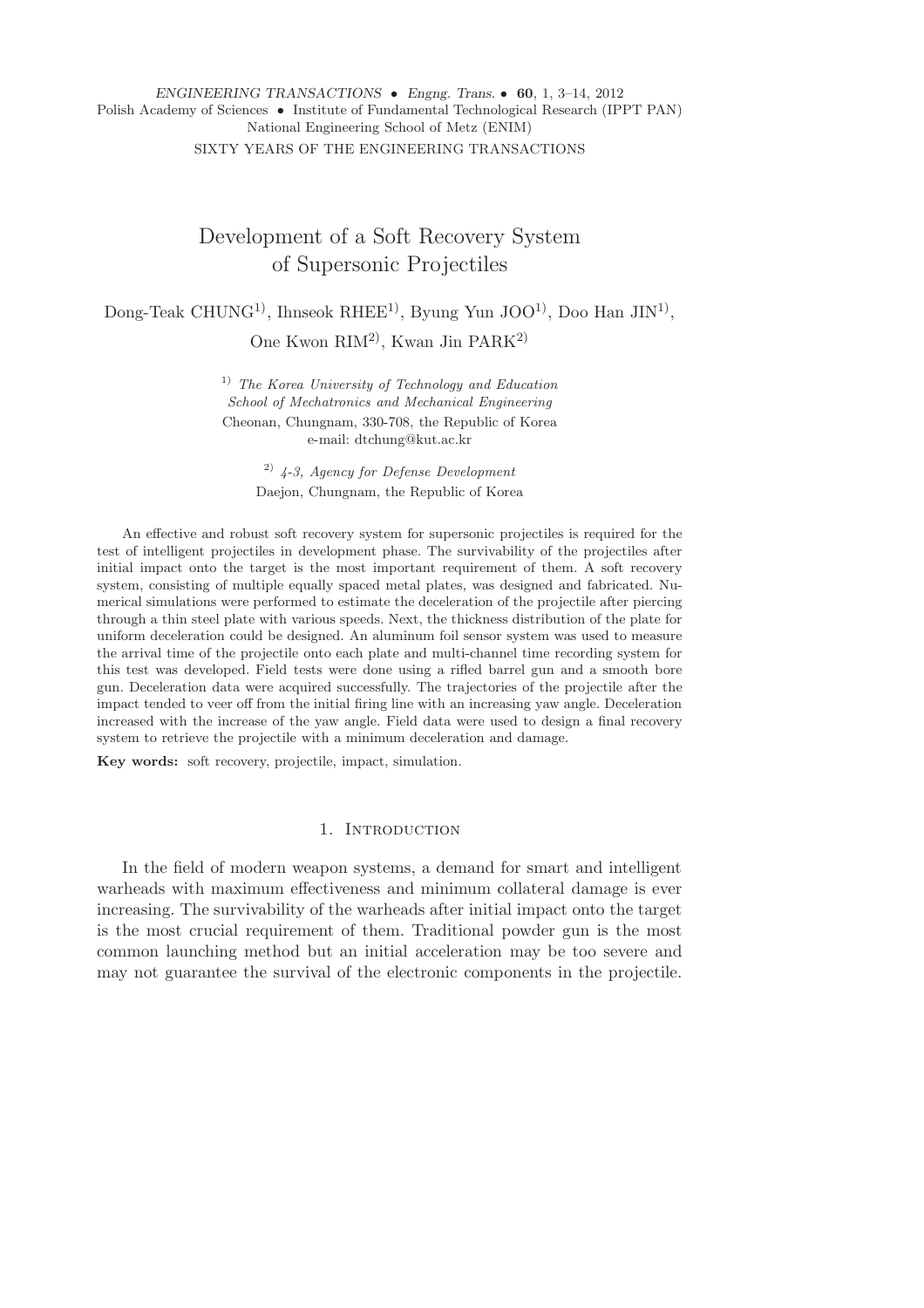## 4 D.-T. CHUNG *et al*.

Rocket launching method is available for a less severe initial acceleration but it requires vast resources and is time consuming. And the recovery of the projectile after initial impact with minimum damage is of the utmost importance to determine the survivability of the projectile. The technique for soft recovery of supersonic projectile is not well established yet. A few researches were published related to this subject [1]. For sub-sonic projectiles, various soft and light- weight materials are utilized to "catch" them, but in case of super-sonic projectiles the magnitude of initial deceleration is either too light or too severe and most often it ends with fractured projectiles. In this study, the numerical simulations were performed to estimate individual deceleration of the projectile after perforating the thin steel plates with various speeds. The analytical interpolation equations for the deceleration rate of projectile piercing through plates of different thickness were tabulated from the data. The optimum thickness distributions of the plates for overall uniform deceleration could be determined by utilizing the equations. And a soft recovery system, consisting of steel frame with multiple equally spaced metal plates, was designed and fabricated. Finally, the field tests were conducted using a 40 mm caliber rifled barrel gun and a 155 mm caliber smooth bore gun. The test results of 40 mm gun showed all the projectiles veered off from the initial firing line and exited at the midsection of the frame; the retrieved projectiles were damaged. The 155 mm gun test results were more satisfactory, i.e., a smooth deceleration span was much longer and the projectiles were recovered intact. Comparing the results from the two different guns we can conclude that the initial spin of the projectile attributes to faster yaw increase. Even with a perfect test condition the axis symmetric assumption cannot be maintained throughout the test. Hence, further numerical studies of three- dimensional oblique impact behavior of the projectile are required. More tests with different thickness distribution of the plates and careful alignment are needed to complete the soft recovery test.

## 2. Numerical simulation

At the design stage of the soft recovery system, the thickness distribution of 60 equally spaced metal plates for overall uniform deceleration of projectile was estimated by the axis-symmetric normal impact simulations, changing the striking velocity of a projectile to 200, 300, 400, 500, 600 m/s and the thickness of the plate to 0.6, 1.2, 2.3, 3.2 mm, respectively. For the simulation task, the two- dimensional Lagrangian explicit finite element program using quadrilateral element NET2D developed by Chung [2, 3] was used. The AISI 4340 steel projectile was assumed to be elastic. Dynamic behavior of the steel plate was assumed to be the JOHNSON-COOK model  $[4]$  as in Eq. (2.1) with material parameters as shown in Table 1. This model is the most widely used phenomeno-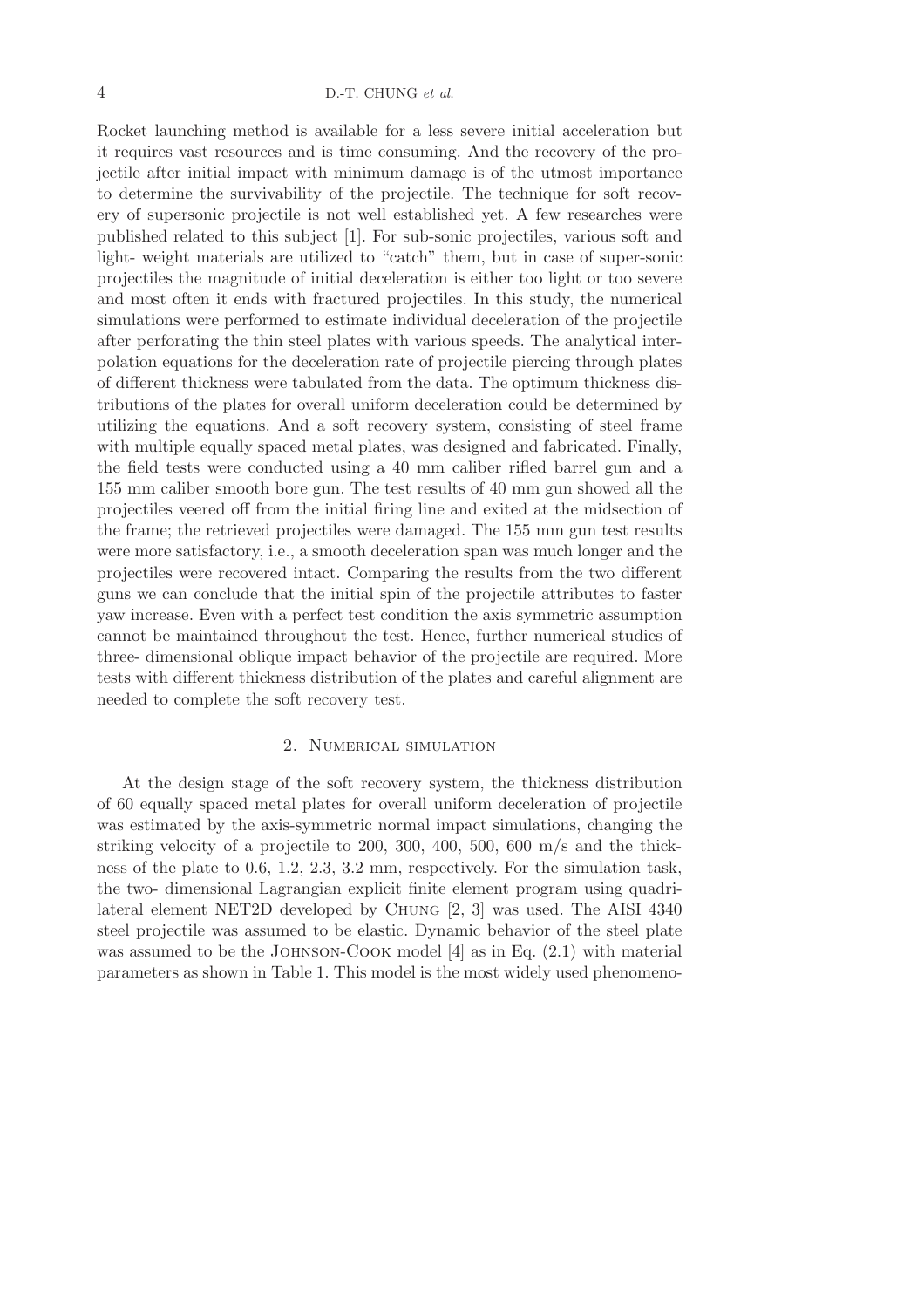|        | $A$ [GPa] $B$ [GPa] $C$ [GPa] |                           | m | $T_{\text{room}}$ $\vert \,^{\circ}\mathrm{C} \vert$ $T_{\text{melt}}$ $\vert \,^{\circ}\mathrm{C} \vert$ |      |
|--------|-------------------------------|---------------------------|---|-----------------------------------------------------------------------------------------------------------|------|
| 0.5320 | 0.2295                        | $0.0274$   $0.3024$   1.0 |   | 25                                                                                                        | 1520 |

**Table 1. Johnson-Cook model parameters for a mild steel plate.**

logical ductile fracture model, which decomposes the total strain rate into an elastic and plastic portion, and involves five constants:  $A, B, C, n$  and  $m$ . It was also assumed that almost deformated energy is converted into a heat. In order to describe the ductile fracture and piercing of the plate material, the element erosion algorithm was used: when the equivalent plastic strain of an element exceeds 200%, the element is deleted and is excluded from further computation.

(2.1) 
$$
\sigma_y = (A + B\overline{\varepsilon_p}^n) \left( 1 + C \log \left( \frac{\overline{\varepsilon_p}}{\varepsilon_p} / \overline{\varepsilon_0} \right) \right) \left( 1 - \frac{T - T_{\text{room}}}{T_{\text{melt}} - T_{\text{room}}} \right)^m
$$

It was found that the velocity reduction factor  $(\alpha)$  of a projectile, after piercing plate, depends on both the plate thickness and the striking velocity of a projectile as shown in Fig. 1; a thicker plate with slower striking velocity produced a high reduction factor. With the simulation results, the factor  $\alpha$  was interpolated as Eq. (2.2).

(2.2) 
$$
\alpha(t_{\text{sheet}}, V_{\text{string}}) = a(t_{\text{sheet}}) \exp^{-V_{\text{striking}}/\tau(t_{\text{sheet}})} + b(t_{\text{sheet}}),
$$

where parametric values of  $a, \tau$ , and  $b$  are summarized in Table 2.



Fig. 1. Velocity reduction factors of projectile after piercing the metal plate.

.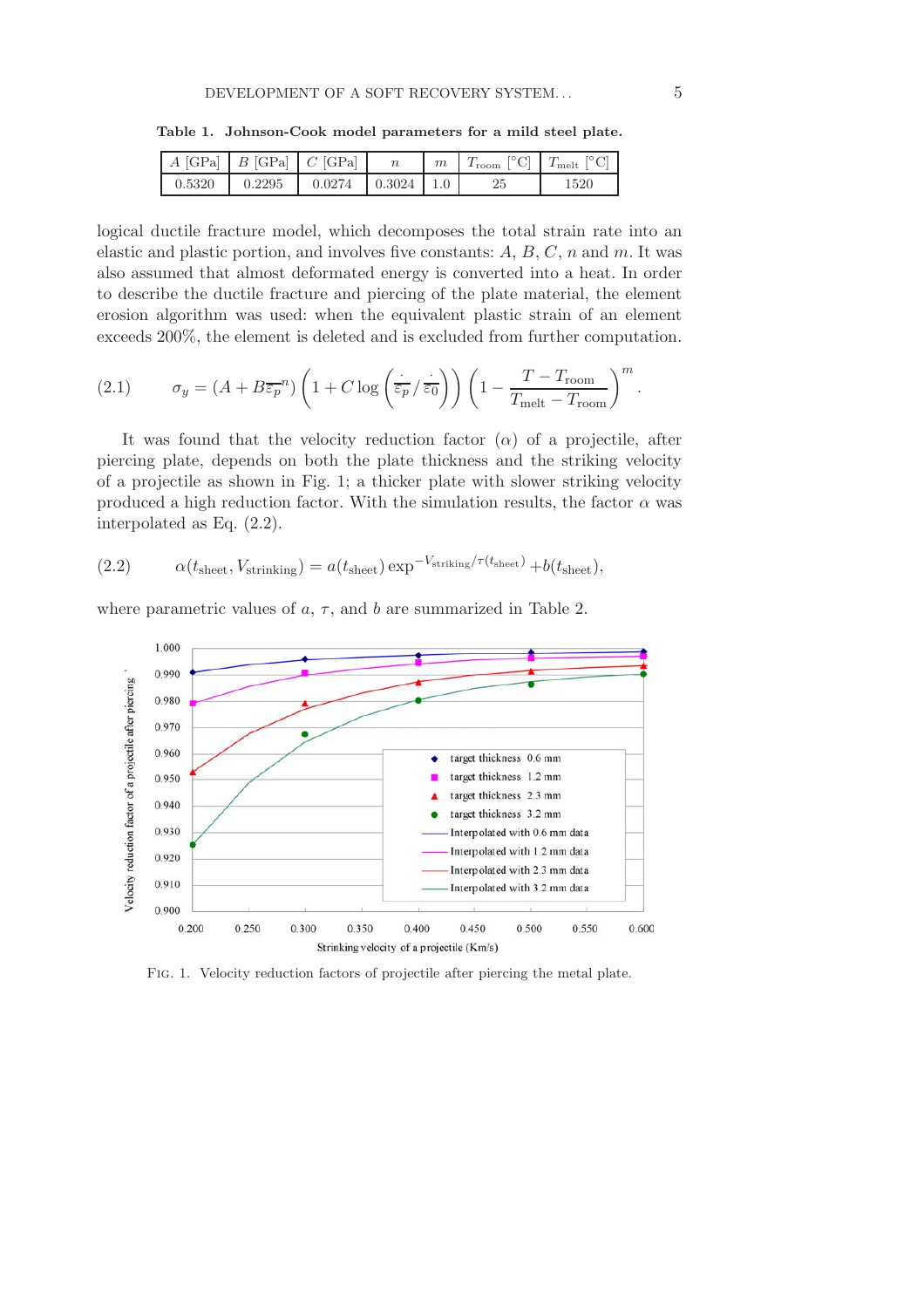| Steel plate | Thickness:<br>$0.6 \text{ mm}$ | Thickness:<br>$1.2 \text{ mm}$ | Thickness:<br>$2.3 \text{ mm}$ | Thickness:<br>$3.2 \text{ mm}$ |
|-------------|--------------------------------|--------------------------------|--------------------------------|--------------------------------|
|             | $-0.42380$                     | $-0.10103$                     | $-0.23423$                     | $-0.38021$                     |
|             | 0.120482                       | 0.117647                       | 0.116279                       | 0.114943                       |
|             | 0.999053                       | 0.997771                       | 0.994868                       | 0.992354                       |

**Table 2. Interpolation parameters of Eq. (2.2) with various plate thicknesses.**

(2.3) 
$$
A_{\text{decel}} = \left| \frac{V_{\text{after percing}}^2 - V_{\text{strinking}}^2}{2t_{\text{sheet}}} \right| = \left| \frac{\alpha^2 - 1}{2t_{\text{sheet}}} \right| V_{\text{strinking}}^2.
$$

From Eq.  $(2.2)$  and  $(2.3)$  the average deceleration of a projectile after piercing individual plate could be estimated, and the thickness distribution of the plate for overall uniform deceleration could be designed. Figures 2a and 2b show the distribution of 60 plate arrays and the estimated deceleration of a projectile with the range of constant deceleration of about 100 000 G.



Fig. 2. Estimation of thickness distribution of plate array for soft recovery of projectile: a) thickness distribution of sheet array, b) estimated deceleration of a projectile.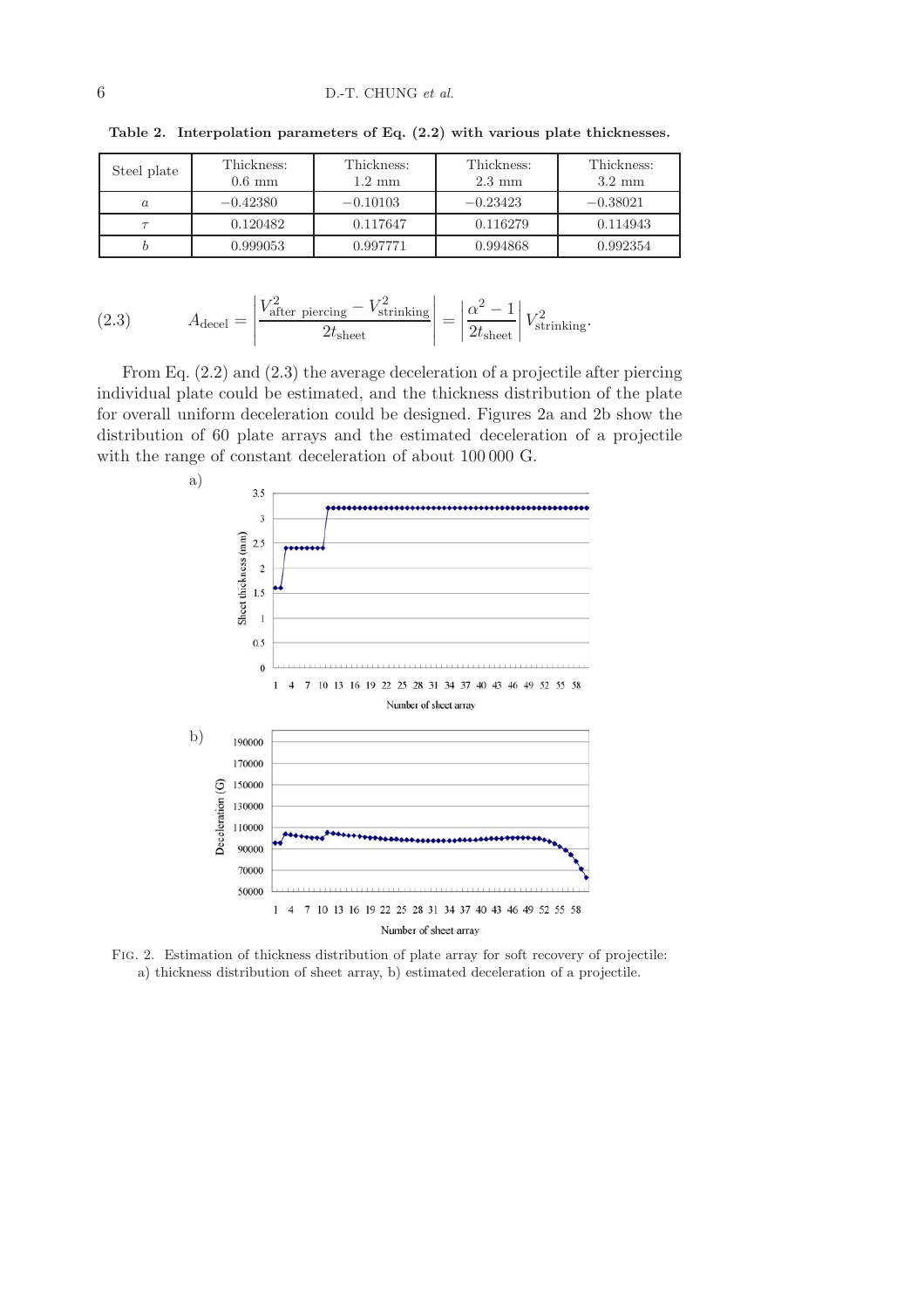# 3. Field tests

A soft recovery system was designed and fabricated. It consists of three identical steel frames bolted together to have an overall length of 12 m, Fig. 3. The dimensions of the frame are 900 mm  $\times$  900 mm  $\times$  4000 mm and the frame is made of 100 mm  $\times$  100 mm steel square tube. Each frame can house 19 equally spaced steel square plates of 600 mm  $\times$  600 mm which is held by steel clamps at four corners. The steel plates of three different gauges: 0.6 mm, 1.2 mm, and 2.3 mm were tested.



Fig. 3. Soft recovery system with plates installed.

An aluminum foil sensor is glued onto every plate to measure the arrival time of the projectile onto each plate. Dedicated multi-channel time recording system, to conduct this assessment, was developed in-house. The arrival time of the projectile onto each plate was captured successfully and an overall deceleration curve was obtained from the data.



Fig. 4. Velocity measuring equipment (front and rear).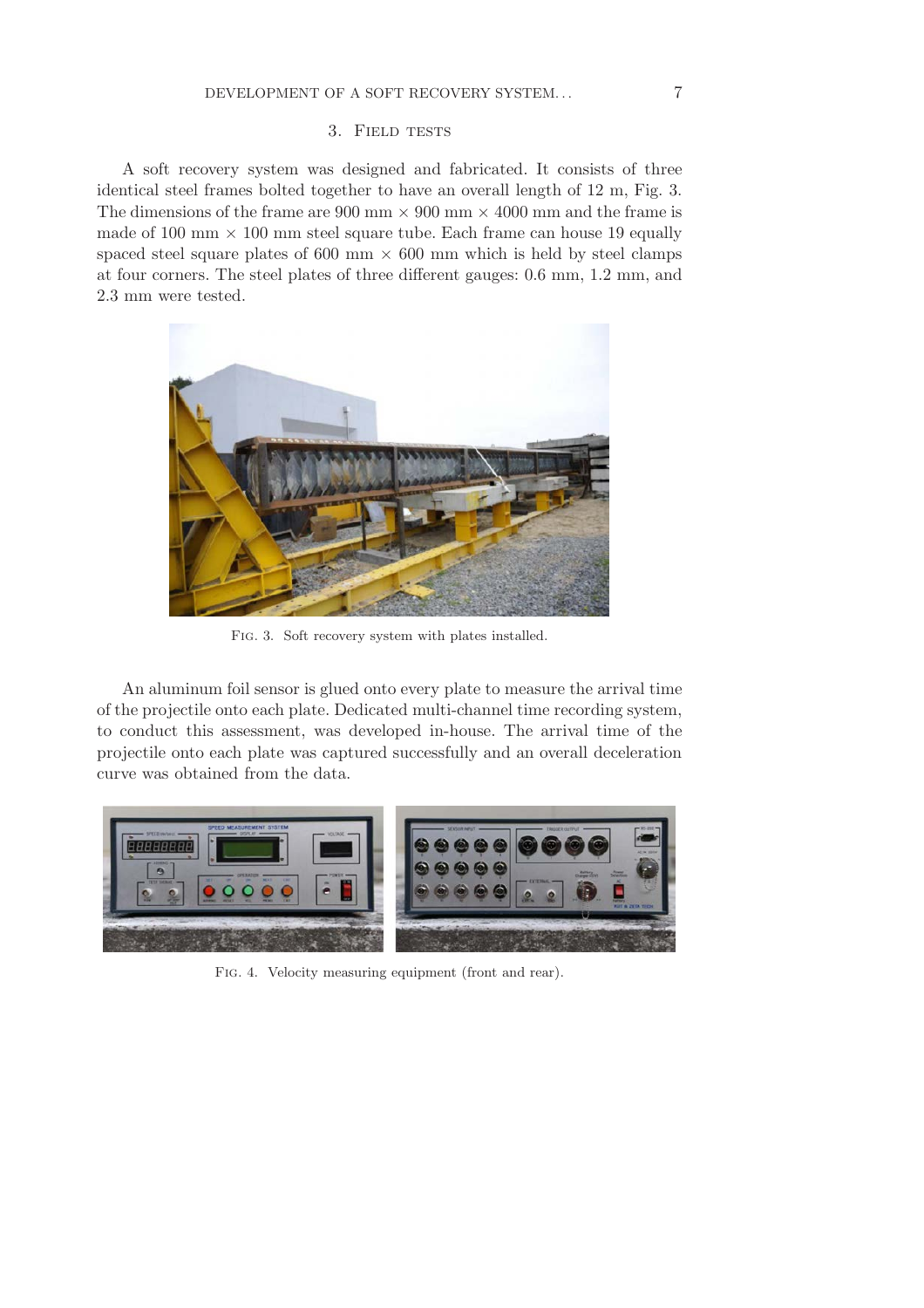# 8 D.-T. CHUNG *et al*.

For the field test 180 mm long, a 40 mm caliber hardened steel projectile weighting 1 kg was used and two different guns were used: 40 mm rifled barrel gun and 155 mm smooth bore gun with sabot. The amount of the propellant for each shot was carefully controlled to achieve muzzle velocity of 600 m/s. The sabot assembly launched by 155 mm gun was stopped by the stopper plate while the projectile continued to fly to pierce through steel plates.

After the shot, all the plates were removed, measured, and photographed. The trajectories of the projectile can be reconstructed from postmortem analysis of the plates. The high speed video system was used to record a detailed behavior of the projectile piercing through the plates.



Fig. 5. 40 mm rifled gun.



Fig. 6. 155 mm smooth bore gun.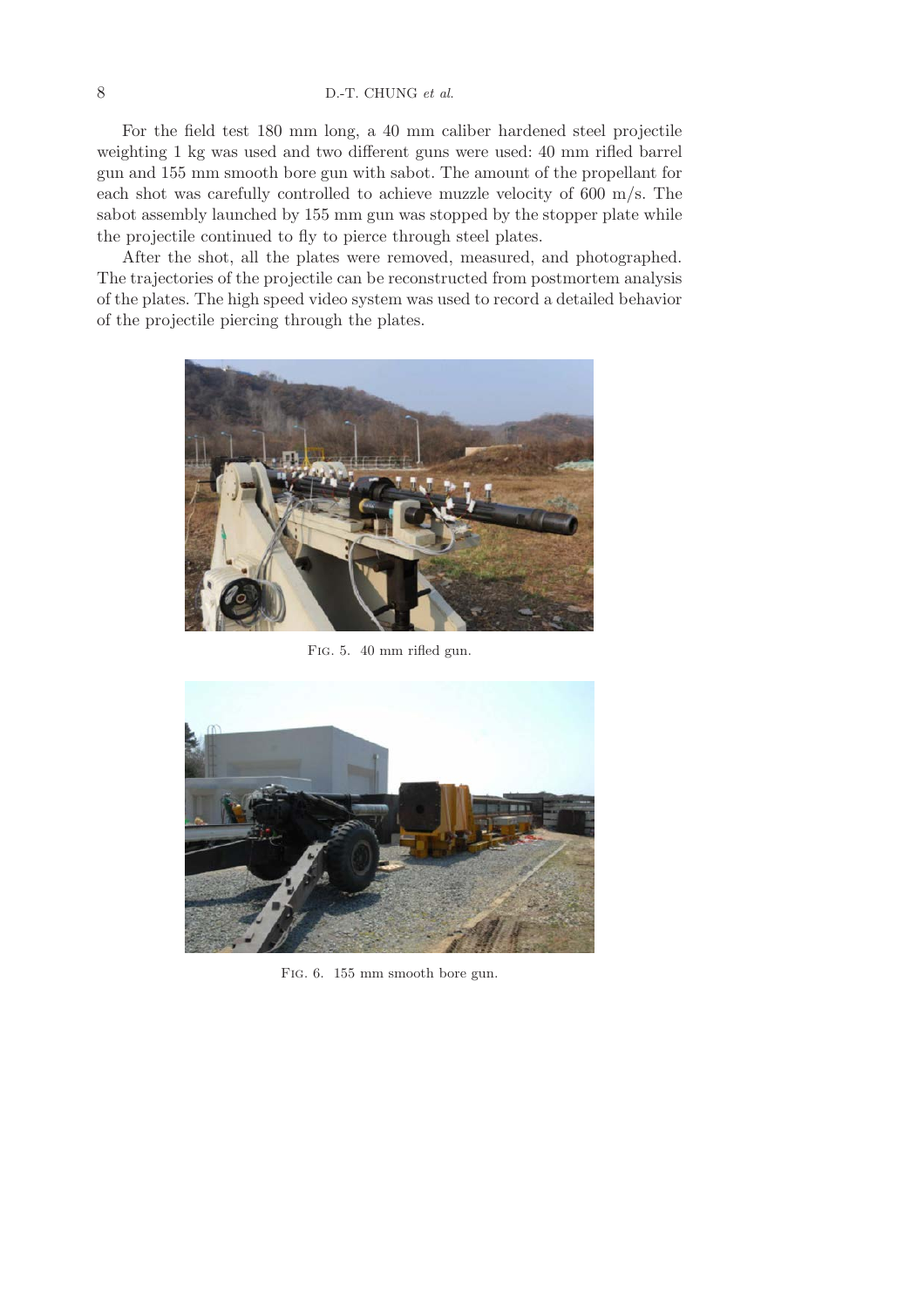

Fig. 7. Schematic of projectile and sabot separation.



FIG. 8. Sabot assembly.



Fig. 9. Deformed plates, front section.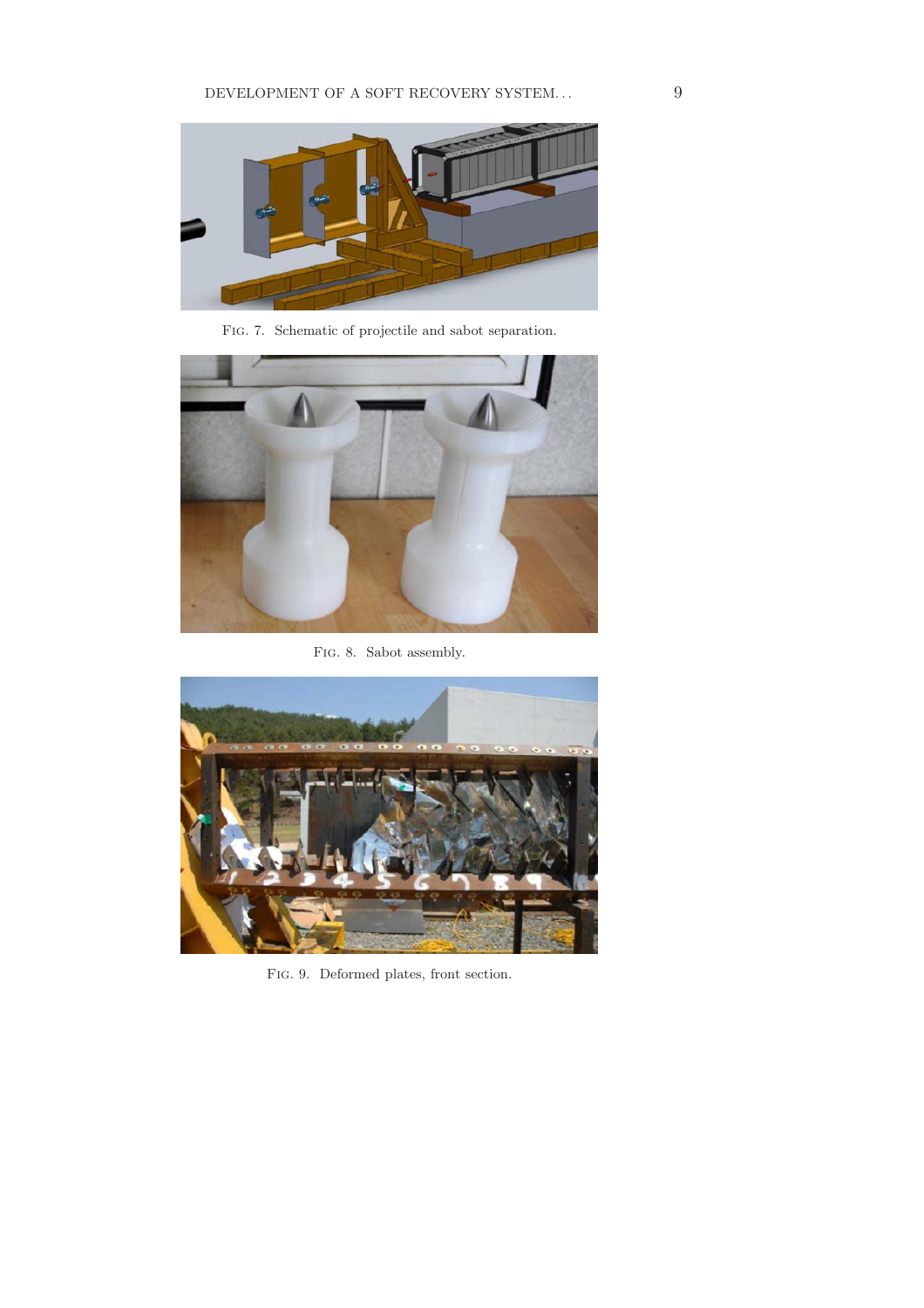

Fig. 10. Deformed plates, mid section.



Fig. 11. Deformed plates end section.



Fig. 12. Projectile wedged in wooden block.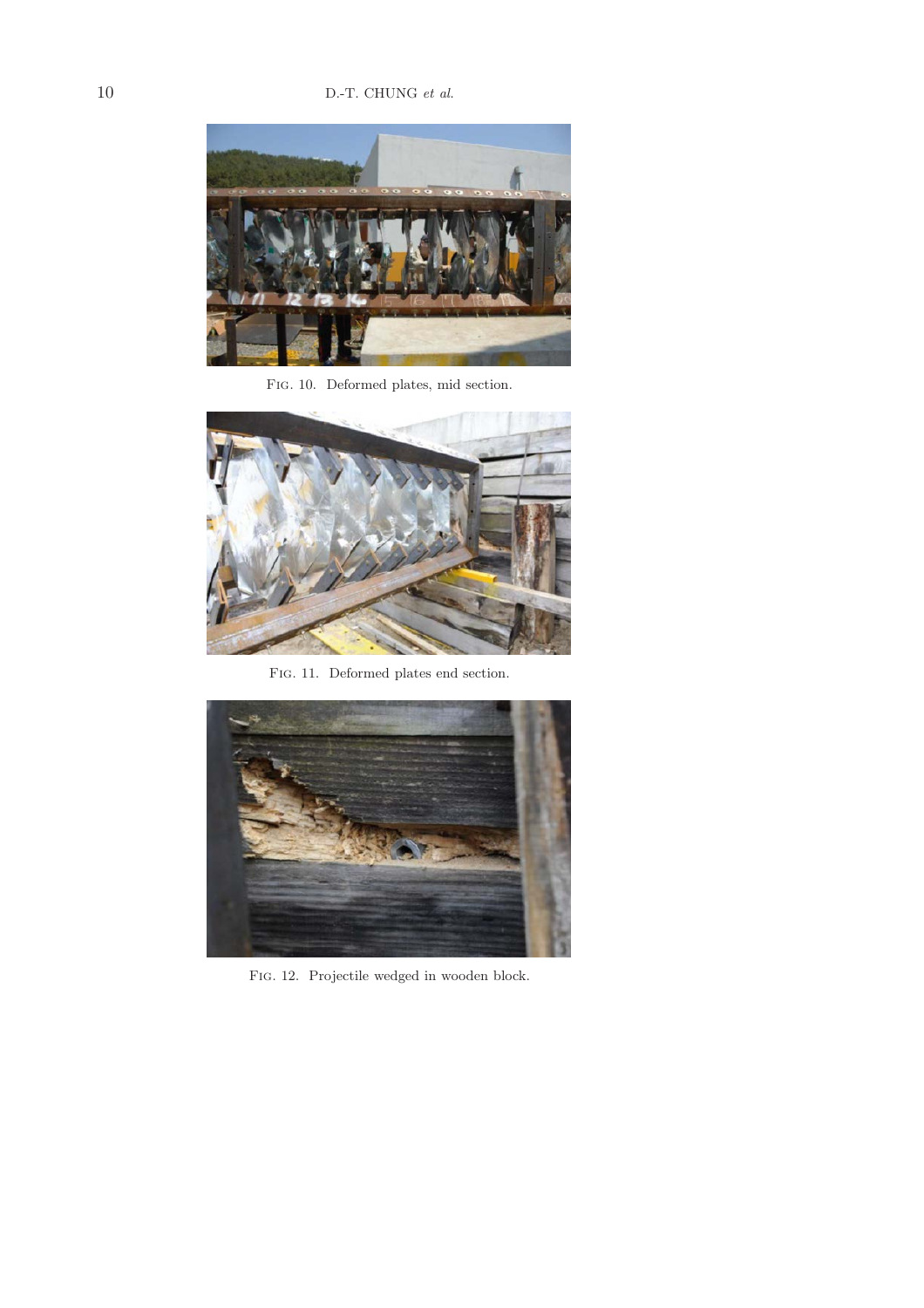

Fig. 13. Trojectory of projectile reconsructed from plates data.

## 4. Results and discussion

Two different guns were used for the field firing test: a rifled barrel gun and smooth bore gun. Total of eight effective shots were fired by 40 mm rifled gun and three different gauge plates were tested. Only two projectiles were retrieved but were severely deformed and fractured. The clamps holding the plates were often damaged and had to be replaced for subsequent tests. Sections of the frame were also damaged by the high speed projectile exiting out of the frame's sideway. The test results were almost identical regardless of a thickness of the plate. The projectiles veered off from the initial firing line and exited at the midsection of the frame. Initially, the projectile was piercing through 10–15 plates with no significant yaw angle deviation occurring at two to three meters. Then, the projectile experienced a rapid deceleration caused by fast increase of yaw angle. Finally, the projectile started to tumble. The projectile was deformed and fractured by high impact forces acting from random directions. Once the axis of



Fig. 14. Distance-velocity data using 40 mm rifled gun.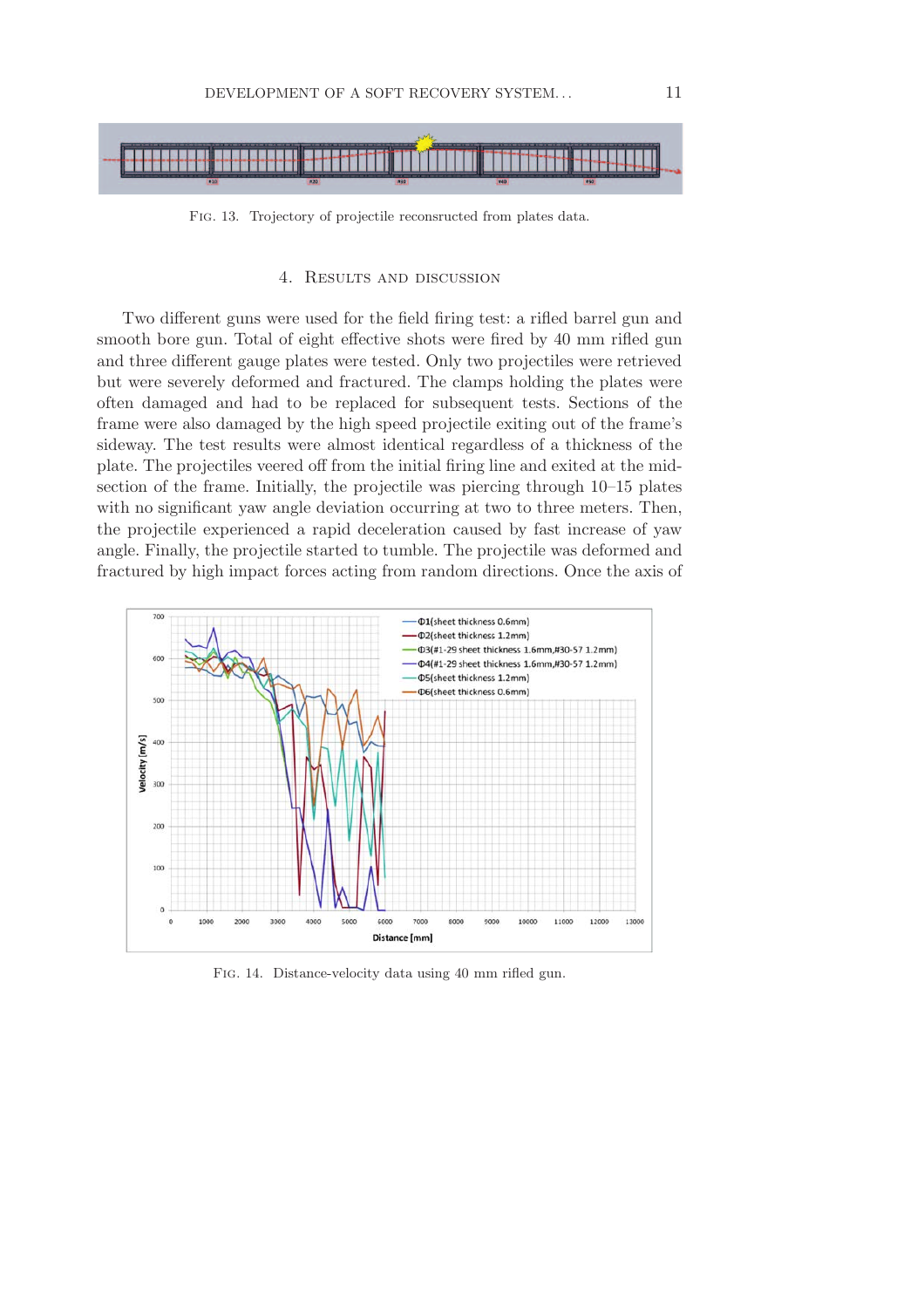the projectile is not parallel with flying line, the directions of the stopping forces exerted from the plates are not in the axis of the projectile, i.e., axis-symmetric assumption is no longer valid. Consequently, magnitude of the stopping force increases with the yaw angle.



Fig. 15. Distance-velocity data using 155 mm smooth bore gun.

Next, the four effective shots were fired by 155 mm smooth bore gun with plastic sabot assembly. The sabot assembly, launched without a spin, was stopped by stopper plate while the projectile continued to fly, in the end, piercing through steel plates. A short cylinder chunk of the plastic sabot, which punched through the hole of the stopper plate, was following the projectile. This plastic chunk was piercing the larger hole in the plates made in a place where there was already a hole made by the projectile. Thus, the trajectory and posture data were destroyed. Fortunately, the high speed video was operational to record the trajectory and posture data. One projectile was found wedged into the wooden block behind the frame with a minor deformation and another one was found intact on the ground before the end of the frame. According to the high speed video the last projectile entered the test section with initial yaw about 10 degrees thus slowed down much faster and tumbled away. The initial yaw may be caused by a misalignment of the stopper plate in front of the frame. Compared with the rifled gun case, a smooth bore gun test results were more satisfactory, i.e., smooth deceleration span was much longer and projectiles were recovered intact. In the case of 0.6 mm thick plates, the projectile pierced through first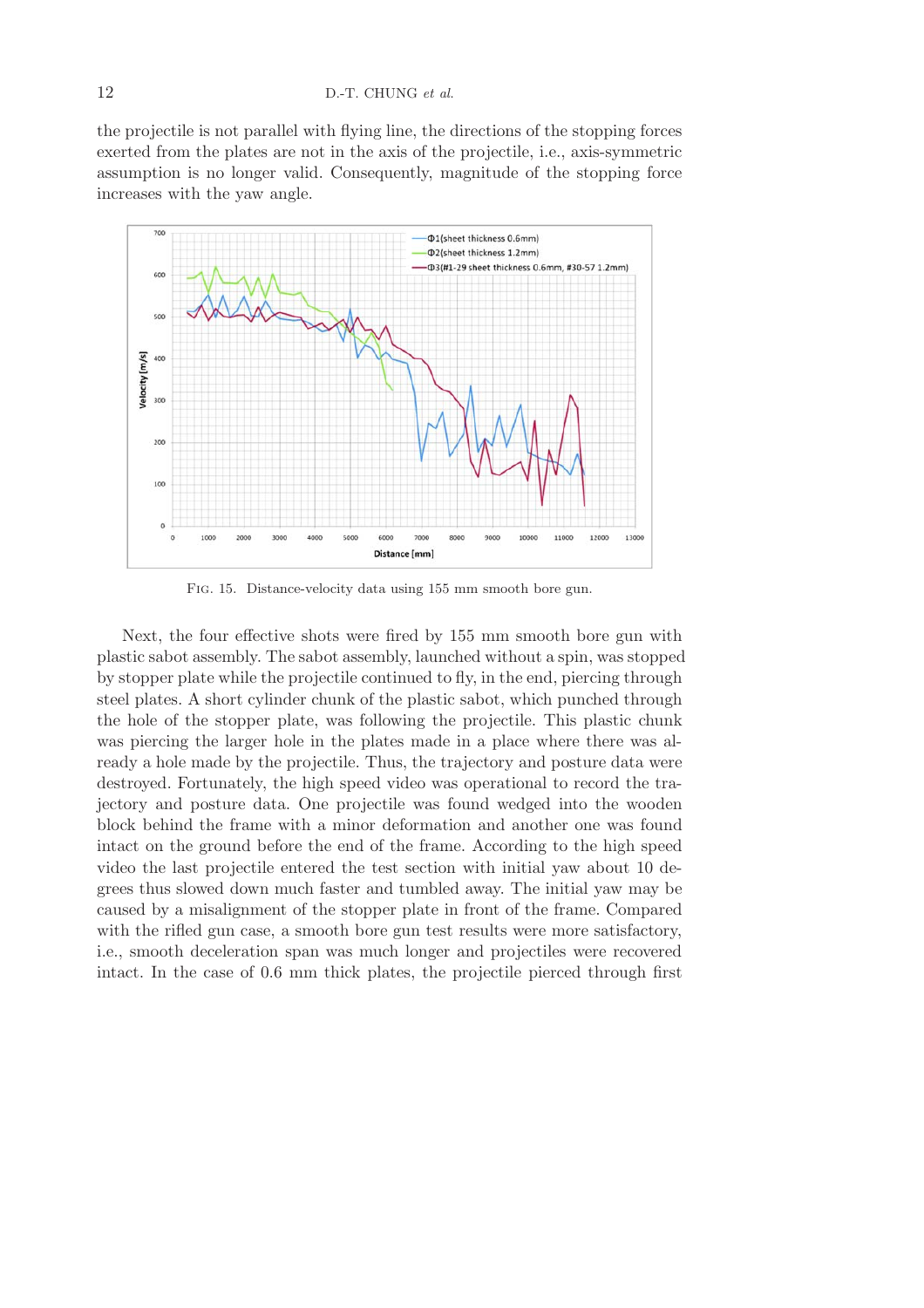20–30 plates, in a span of four to six meters, with no significant yaw angle deviation. The average deceleration rate, about 0.3%, calculated from the test data agrees well with a numerical simulation estimation. In case of next 10–15 plates, in a span of two to three meters, the deceleration rate increased slightly with a slight increase of yaw angle. Then, the projectile speed was slow enough and the projectile experienced rapid deceleration caused by a fast increase of yaw angle. In Fig. 13 we can find the projectile trajectory reconstructed from the postmortem analysis of the recovered plates. The projectile was piercing through the plates in a straight manner and started to veer slowly to top- left direction around a half span and changed direction to bottom- right while rubbing with metal clamps about two- thirds of the span. Finally it exited through the end of the frame, then wedged into the wooden block in the back, see Fig. 12. For 1.2 mm thickness case, the same sequence was observed but the projectile stopped in a half length of the span.

For the projectile with a zero spin and zero yaw, the deceleration characteristics can be described by three different zones: (1) smooth and steady deceleration, (2) deceleration rate increases yet remains constant, (3) sudden increase of deceleration. A perfect alignment of the projectile and the plates is the crucial condition for a successful soft- recovery test but it cannot avoid the axis force components. Comparing the results from the two different guns, it is evident that the initial spin of the projectile attributes to a faster yaw increase. The fast yaw angle increase is caused by the gyroscopic force from the interaction between the spinning projectile and the plate. The final phase of an abrupt deceleration begins at critical speed or critical yaw angle.

Even with perfect test condition, the axis symmetric assumption cannot be maintained throughout the test. Hence, further numerical studies of threedimensional oblique impact behavior of the projectile are required. More tests with different thickness distribution of the plates and careful alignment are needed to complete the soft recovery test.

#### Acknowledgment

This work was supported by an ADD fundamental research grant to the Korea University of Technology and Education (UD080011GD).

#### **REFERENCES**

1. GOLDSMITH W., *Review Non-ideal projectile impact on targets*, International Journal of Impact Engineering, **22**, 95–395, 1999.